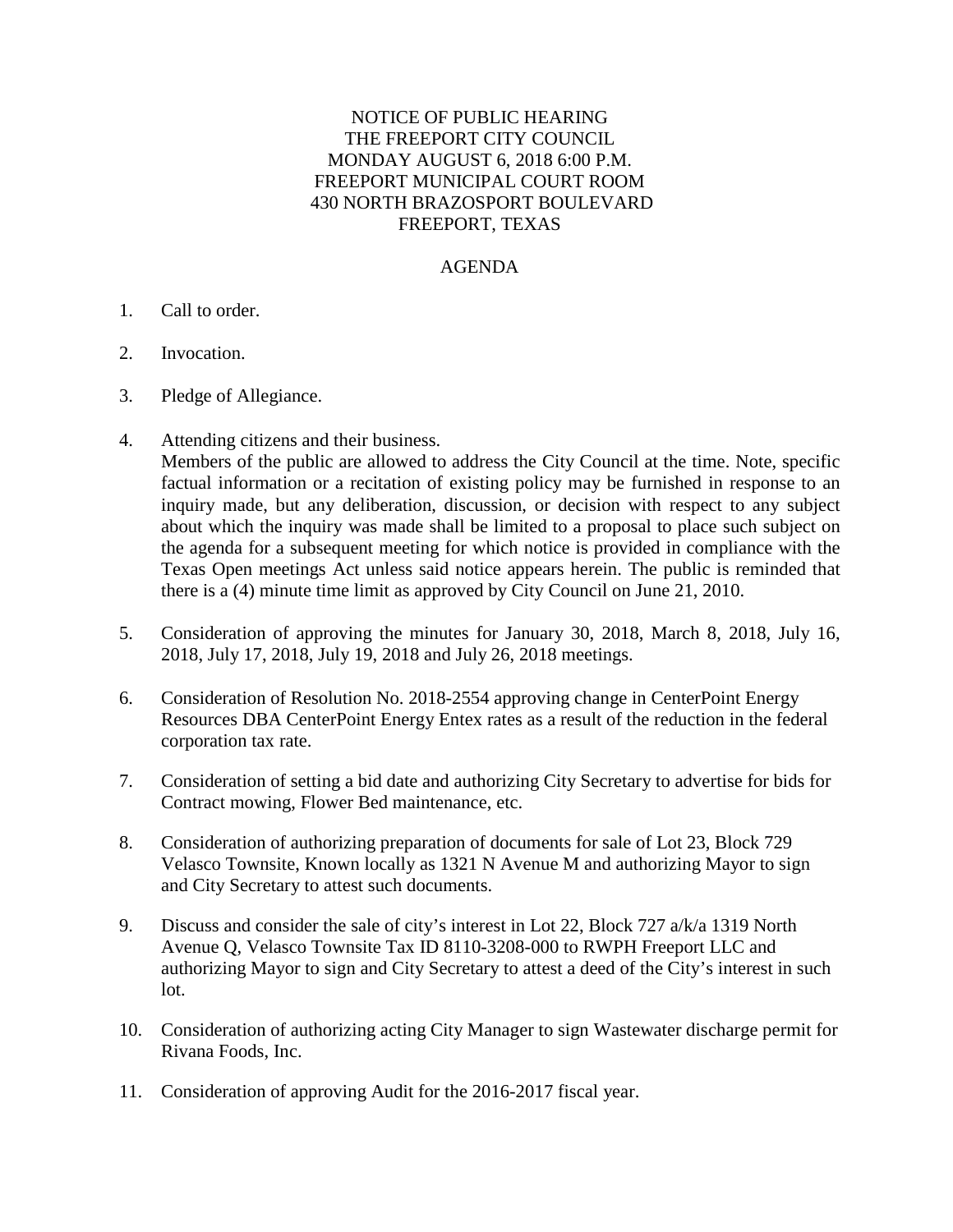- 12. Discuss and consider the sale of city's interest in Lot 18, Block 5, South View Garden sub-division,  $a/k/a$  914 West 11<sup>th</sup> Street and authorizing Mayor to sign and City Secretary to attest a deed of the City's interest in such lot. Pg.
- 13. Consideration of authorizing Mayor to sign an amendment to Section 9.1.5 changes in scope pursuant to the Agreement, operations, maintenance and management services dated September 14, 2015 by and between the City of Freeport and Veolia Water North American-Central, LLC to authorize rehabilitation of Lift Station #5 and #13. Pg.
- 14. Consideration of authorizing Mayor to sign an amendment to Section 9.1.5 changes in scope pursuant to the Agreement, operations, maintenance and management services dated September 14, 2015 by and between the City of Freeport and Veolia Water North American-Central, LLC to authorize payment of engineering services toward the rehabilitation of the Skinner elevated water tower. Pg.
- 15. Discuss and consider preparation of documents for the sale of East ½ of Lot 2, Lots 3,4,5,6 and 7, Block 52, Freeport Townsite, authorizing publication of notice and setting bid date.
- 16. Discuss transfer 0.291 acre tract adjoining 0.212 acre tract known as Lot 2B, Block 211, in the C. Henninger Subdivision known locally as 200 Front Street, Freeport.
- 17. Consideration of taking action on any items discussed in Executive Session.

Work Session:

- A. Mayor Troy T. Brimage announcements and comments.
- B. Councilman Green Ward A announcements and comments.
- C. Councilman Bass Ward B announcements and comments.
- D. Councilwoman Loeza Ward C announcements and comments.
- E. Councilman Yates Ward D announcements and comments.
- F. Updates on current infrastructure.
- G. Update on reports / concerns from Department heads.
- H. Discuss Museum Christmas Events.

Executive Session:

Section 551.074, Government Code

Deliberations concerning the appointment, employment, evolution, reassignment, duties, discipline or dismissal or a public officer or employee or to hear a complaint or charge against an officer or employee, to wit:

1. Discuss and possible action to review candidates for the position of City Manager.